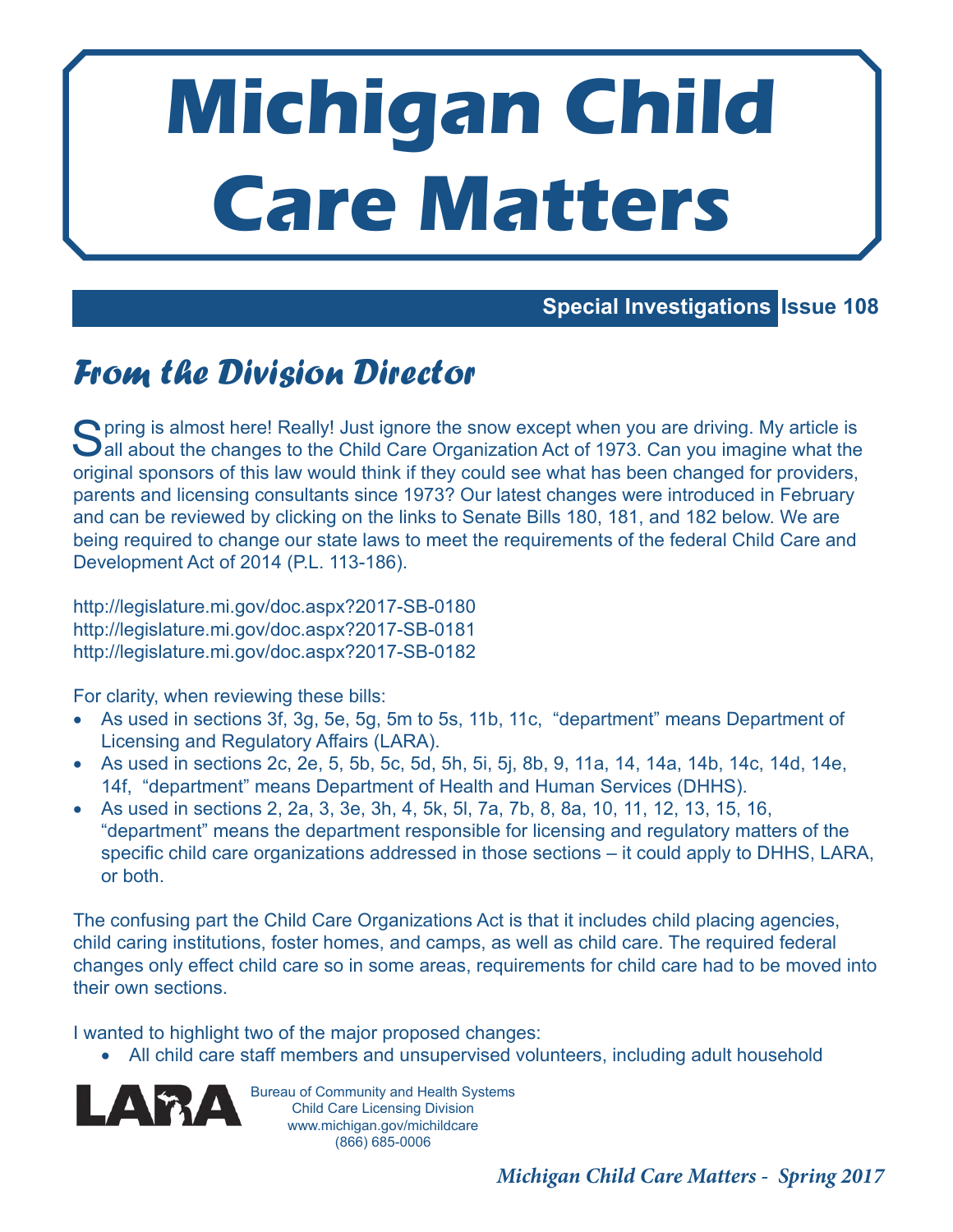# **Table of Contents**

2 Special Investigations 101

41 Special Investigations: **Joint**  Investigations with CPS and Law Enforcement

**6** When Rule Violations are **Cited** 

- **7** Disciplinary Action **Overview**
- 9 A Consultant's Perspective on **Special Investigations**
- 11 CACFP **Administrative**  and Site **Reviews**
- 13 Changes to the CDC Time and **Attendance** Review Process
- 15 A Provider's Perspective on **Special Investigations**
- 16 Injury, Accident, Illness, Death, and Fire **Reporting**

17 CPSC Recalls

members of child care homes, will need a comprehensive background check, including a FBI fingerprint every 5 years.

• Family child care homes will be licensed instead of registered with a two year license. They will be getting annual visits from licensing consultants – a renewal inspection every other year and an interim inspection in between renewals.

As we determine how the changes to the law and subsequent changes to the licensing rules will be implemented, we will be sending out notices on our child care licensing listserv. To stay informed, subscribe to the department's listserv at www.michigan. gov/michildcare > Stay Connected (on the right) > Sign up for emails from Child Care Licensing.

> **Mark Jansen** Child Care Licensing Division Director

### Special Investigations 101

Catherine Edgar, Licensing Consultant Genesee County Adapted from an article in Issue 84 by retired area manager Kathleen S. Sinnamon **A**



When an allegation that a child care facility is not following the licensing rules or the Child Care Organizations Act (1973 PA 116), a special investigation is initiated. If the allegations are not rule or act related, then there is no basis for a special investigation and it is dismissed.

Once a special investigation is initiated, the consultant may first contact the complainant for additional information. However, in some cases, this is not possible because the complainant is not known. Others who may have knowledge about the allegations, such as caregivers, parents and neighbors, may also be contacted. If the allegations involve specific children, they may be interviewed as a group while at the facility or individually, with parental permission. Sometimes parents refuse to allow their children to be interviewed. In those cases, the parent is asked to interview the child regarding the specific allegations and report back to the consultant.

Typically, an on-site inspection is conducted at the child care facility, and the licensee/registrant is interviewed regarding the allegations. The facility may be inspected and records, policies and procedures reviewed. In some situations, such as allegations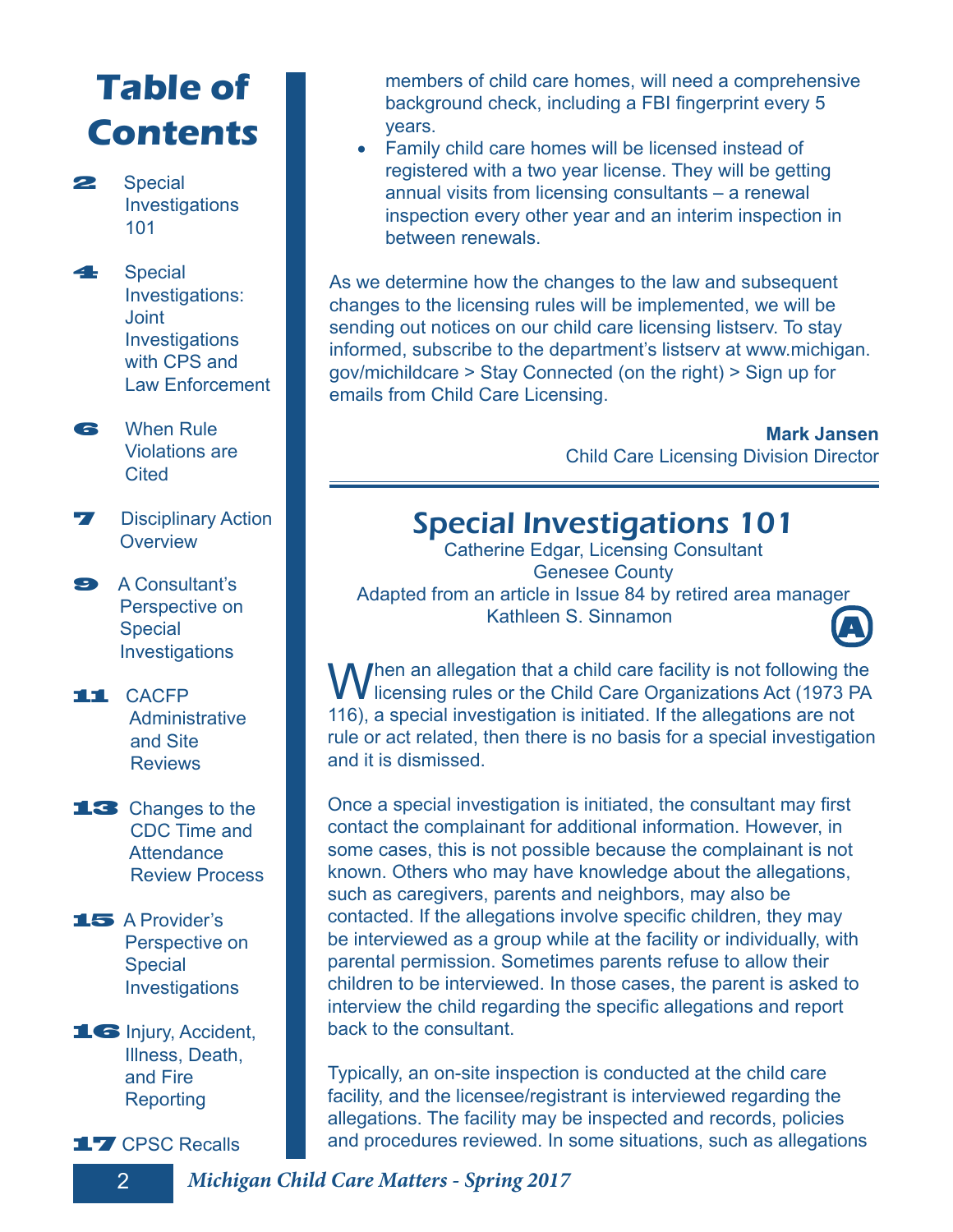of abuse or neglect of a child, Children's Protective Services (CPS) and/or law enforcement may conduct a joint investigation. See *Special Investigations: Joint Investigations with Children's Protective Services and Law Enforcement* on page 4 for more information regarding joint investigations with CPS.

The consultant has 60 days to investigate the allegations and complete the special investigation report. All reports are reviewed and signed by an area manager and mailed out to the licensee/ registrant. If there are no rule or act violations found, the special investigation is closed, and the report does not go on the department's website. This report, however, must go in your licensing notebook.

### **High Risk Investigations**

Complaints involving one or more serious violations are considered a high risk investigation, according to the Child Care Organizations Act (1973 PA 116). Below is a list of allegations that would deem a special investigation a high risk investigation:

- Abuse or neglect is the suspected cause of a child's death.
- Sexual abuse or sexual exploitation.
- Abuse or neglect resulting in severe physical injury to a child. Severe physical injury is an injury to the child that requires medical treatment or hospitalization and that seriously impairs the health or physical well-being of a child.

All high risk special investigations will also be investigated by CPS. When a high risk special investigation is occurring, PA 116 requires registrants/licensees to do all of the following:

- Verbally notify parents of children who were in care at the site at the time the alleged incident occurred that a high risk investigation is being conducted. This verbal notification must occur within 24 hours of becoming aware of the high risk special investigation.
- Provide written notification to parents of children who were in care at the site at the time of the alleged incident occurred that a high risk investigation is being conducted. This written notification must be done within one business day after the verbal notification. Written notification may be by mail, fax or email. The registrant/licensee must keep copies of the written notification provided to each parent in the licensing notebook as verification of compliance with the law.
- If the individual being investigated is still present at the child care facility, oral and written notification must also be given to parents of children who have had contact, or will come into contact, with the individual being investigated. The time frames outlined above apply.

CPS will give the registrant/licensee a copy of the high risk investigation notification requirements. A cover letter for all high risk investigations are posted on the licensing website and must be placed in your licensing notebook.

Having a complaint filed against your facility is never a pleasant experience. The best defense is for you and your staff to know the licensing rules and comply with them at all times. Know all of the paperwork that is required, organize it well, and have it readily available when the consultant arrives. Have a support system of other licensees/registrants that you can turn to with any questions or problems. Also, remember that child care licensing offers both home and center orientations that licensee/registrants can attend as a refresher and receive training hours for. And most importantly, enjoy what you are doing. Children are our most precious gift and they deserve the best care that you can provide.  $\div$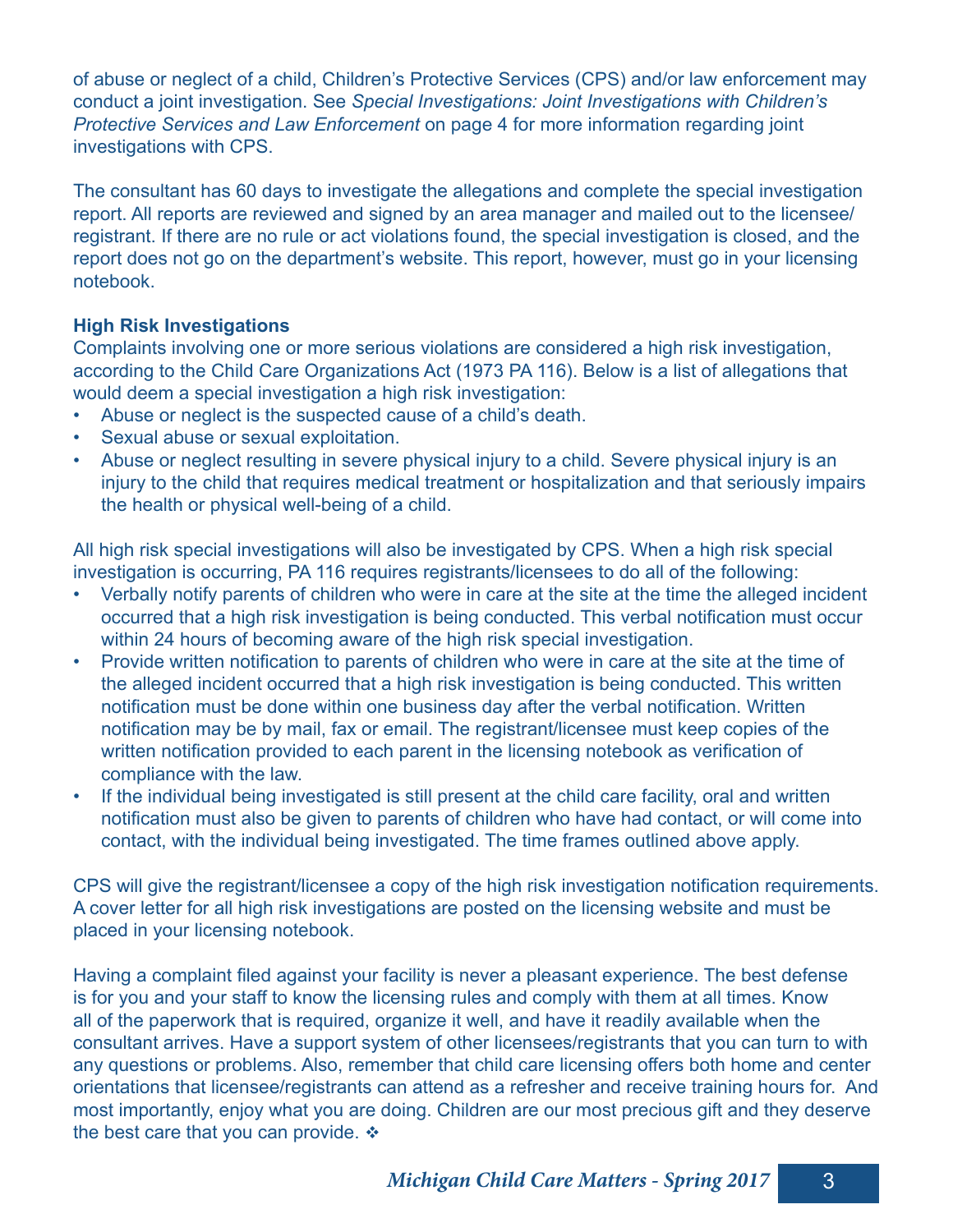### Special Investigations: Joint Investigations with Children's Protective Services and Law Enforcement

Pamela Walker, Licensing Consultant **Grand Traverse County** 



A special investigation is an investigation<br>
of allegations or information received indicating possible violation of the Child Care Organizations Act (1973 PA 116) or licensing rules for licensed and registered facilities. The goals of a special investigation are to: 1) ensure the protection of children in child care facilities through determining compliance with the act and the licensing rules for licensed and registered facilities and 2) bring any unlicensed facilities into compliance with the act and the licensing rules. A special investigation is assigned to a child care licensing consultant who determines if a facility is in compliance with the act and licensing rules.

Children's Protective Services (CPS) are program services designed to rectify conditions which threaten the health and safety of children due to the actions or inactions of those responsible for their care. These services include investigation of a child abuse and/or neglect complaint in licensed and registered child care facilities by the CPS-Maltreatment in Care (MIC) unit.

When there are allegations that a child in care was abused or neglected, child care licensing will conduct a joint investigation with CPS-MIC. Child care licensing will assess whether there were any violations of PA 116 or the licensing rules and CPS-MIC will conduct an investigation of the abuse and/neglect allegations. The CPS-MIC investigator will coordinate the investigation with child care licensing and/or law enforcement. Generally, if law enforcement is involved, they will take the lead in joint investigations with CPS-MIC and child care licensing.

Child care licensing, CPS-MIC, and law enforcement approach joint investigations from three very different perspectives:

- 1. Child care licensing looks for compliance with PA 116 and the licensing rules.
- 2. Law enforcement looks for a violation of the penal code.
- 3. CPS-MIC determines whether child abuse and/or neglect occurred under the Child Protection Law (1975 PA 238).

Consequently, a joint investigation involving child care licensing, law enforcement and CPS-MIC may result in differing conclusions. For instance, a CPS-MIC finding of child abuse and/or neglect may or may not result in criminal charges. Likewise, a violation of PA 116 or the licensing rules may not rise to the level of child abuse and/or neglect or criminality. For example, a joint investigation may occur when there are allegations that a child care provider spanked a child in care and left an injury. If the investigation determined that the child was spanked but there were no injuries, CPS-MIC would not find that abuse or neglect occurred, law enforcement would find that no criminality occurred, but child care licensing would find a violation to the child care licensing rules.

If the alleged incident involves child-to-child injury or mistreatment and neither of the minors are serving in a caregiver capacity, the incident is not considered a report of child abuse and/ or neglect, unless there is an indication that the caregiver was aware of ongoing childto-child mistreatment and did not provide appropriate care and supervision. If there is no indication that the caregiver was aware of ongoing child-to-child injury or mistreatment, child care licensing will proceed with a special investigation of possible violations of PA 116 or the licensing rules and may refer the complaint to local law enforcement.

If an allegation of unlicensed/unregistered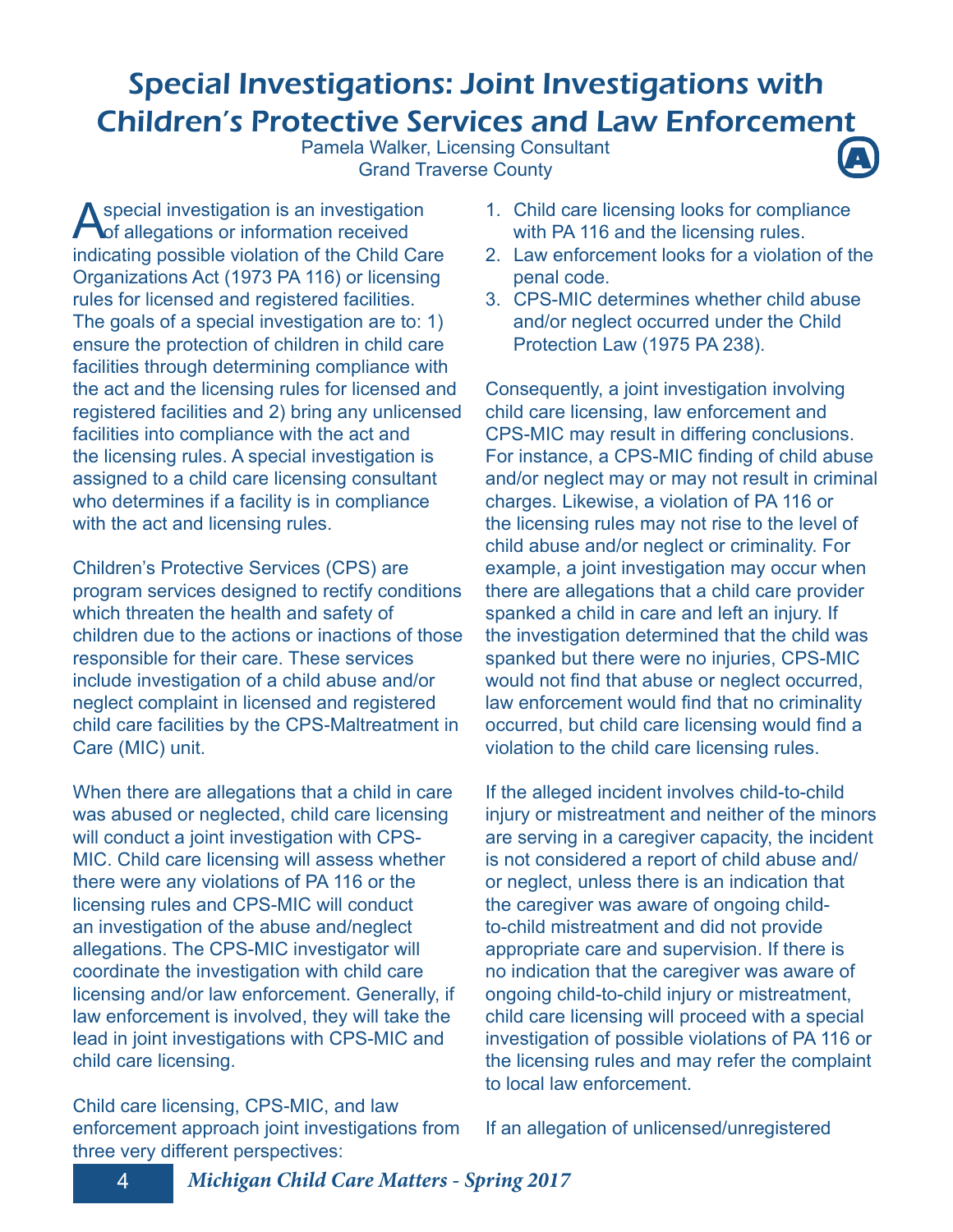child care is received, child care licensing only has the authority to evaluate a violation of PA 116 for providing child care without a license or registration. Child care licensing will refer additional allegations of child abuse and/or neglect and criminality to CPS and/or law enforcement.

If there are allegations of child abuse and/or neglect, expect that multiple entities will conduct an investigation of your facility. These investigations are done jointly to ensure they are coordinated as much as possible and to create as little disruption as possible to providers, families and children.  $\cdot \cdot$ 

#### **Mandated Reporter**

All child care providers, including all staff and volunteers, are mandated reporters of suspected child abuse or neglect. If you suspect child abuse or neglect, you are required to:

- 1. Make a verbal report immediately by calling 1-855-444-3911.
- 2. File a written report within 72 hours.

For more information and to obtain the form for filing a written report, visit www.michigan.gov/mandatedreporter.

### **Pending Changes to PA 116 Regarding Background Checks**

As noted in the article "From the Director" on page 1, changes to the Child Care Organizations Act, PA 116 of 1973, are pending in the legislature. Some of these changes are related to background checks. If enacted, all current child care providers, their staff members, unsupervised volunteers , and adult household members of child care homes, will need a comprehensive background check.

You will need to be re-fingerprinted, even if you were previously fingerprinted:

- For child care licensing (as an applicant, registrant, licensee, licensee designee, or program director).
- Under the School Code to work in a school-based child care center.

You will get notice from Child Care Licensing about how and when to obtain a new background check. **Do NOT** get re-fingerprinted until you receive instructions from licensing.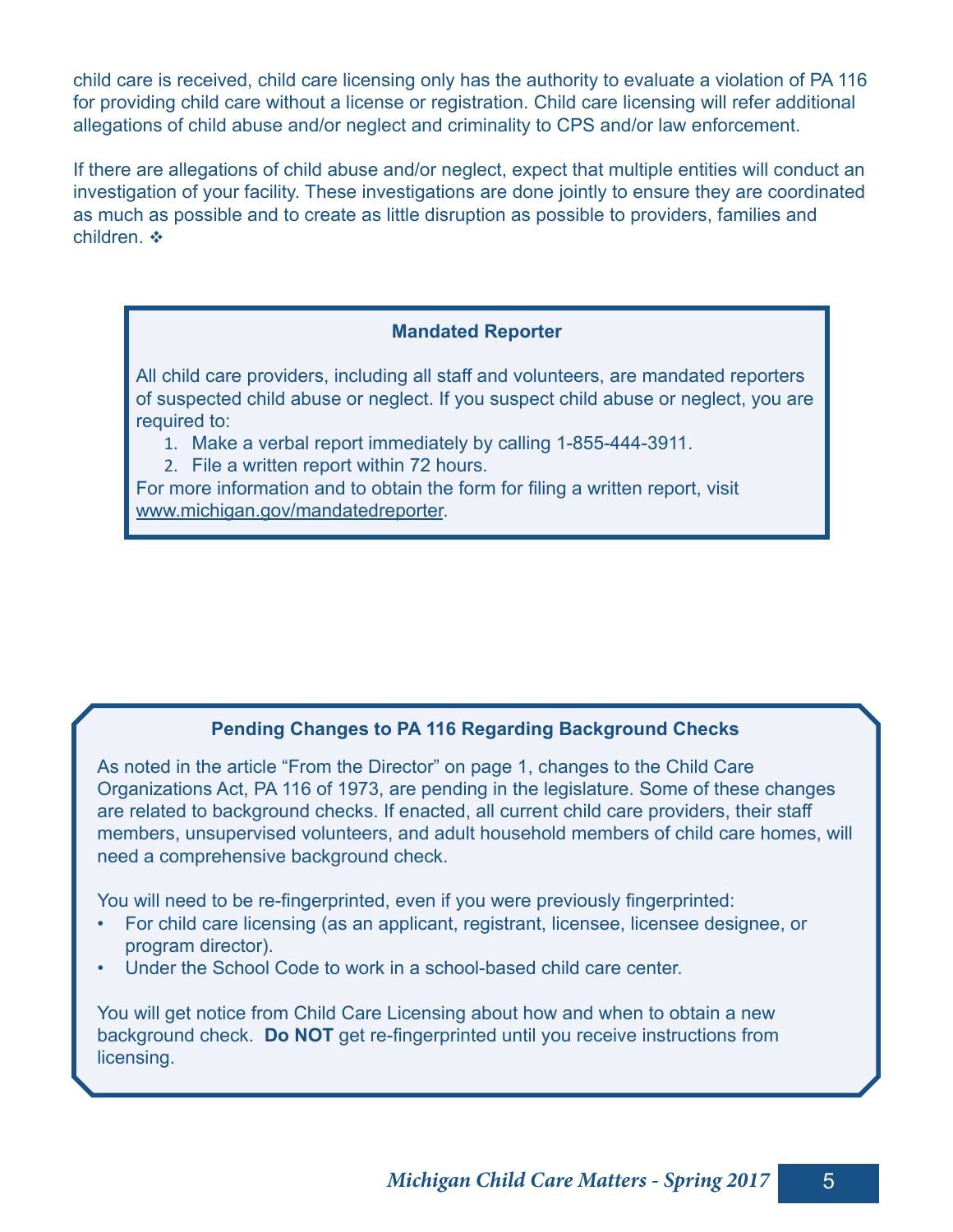### When Rule Violations are Cited

Erika Bigelow, Area Manager **Ingham County** 

If during the course of a special investigation<br>of a child care facility, a licensing consultant f during the course of a special investigation finds rule violations, the consultant will request that a corrective action plan be completed. This request is made either while the consultant is at the facility or in the cover letter of the special investigation report (SIR). A corrective action plan, or CAP, is a written document which is prepared, dated and signed by the registrant/ licensee/licensee designee addressing each of the following, for each rule cited:

- How compliance with cited rule violation will be corrected.
- Who is directly responsible for implementing the corrective action for each violation.
- Specific time frames for each violation as to when the correction will be completed and implemented.
- How continuing compliance will be maintained once compliance is achieved.

Once an acceptable corrective action plan has been submitted, increased monitoring of the facility may be recommended. This involves unannounced on-site inspections to ensure rule compliance and to also assist with rule understanding. Most often this occurs for violations of capacity, ratio, supervision, record keeping, or when multiple violations are cited. A follow-up inspection is always required when there is a safe seep violation. The licensee/registrant is generally notified of this recommendation at the time of the on-site inspection. It is also noted in the SIR. Once the increased monitoring is completed, a confirming letter is sent which summarizes the findings of those inspections.

### **Provisional Licenses for Group Child Care Homes and Centers**

There are situations in which the consultant recommends that the license be modified to a six month provisional license as a result of the findings of the investigation. An example of such a situation is if the consultant finds

numerous, serious or repeat violations during the investigation. The goal of the provisional period is for licensing to ensure that the licensee understands and has come into compliance with the rules. **Note:** A provisional license is not an option for family child care homes because they are registered, not **licensed** 

If a provisional license is recommended, the licensee must indicate in writing that the issuance of a provisional license is not contested. The statement indicating this may be part of the CAP or it may be submitted to the consultant as a separate document. If the provisional license is contested, the licensee must notify the consultant in writing that the provisional license is contested. Upon receiving that written statement, the licensing consultant will notify the Disciplinary Action Unit and an administrative hearing will be scheduled. See *Disciplinary Action Unit Overview* on page 8 for more information on the hearing process. Please note that even if the licensee contests the issuance of a provisional license, he/she must still submit an acceptable CAP.

Prior to the expiration of the provisional period, the licensee will submit another application, and most typically another fee. Once the six month period is over, and the application and fee are received, the consultant will go to the facility to complete an inspection. If the consultant finds substantial compliance with the rules, the license is changed back to a regular license, with a two-year expiring period. If the consultant finds that there are still numerous or serious rule violations, the consultant may recommend that the facility be placed on a second or even third provisional license.

The CAP and provisional licenses are one of the many tools licensing consultants can use to ensure that licensees understand and are in compliance with the licensing rules.  $\triangle$ 

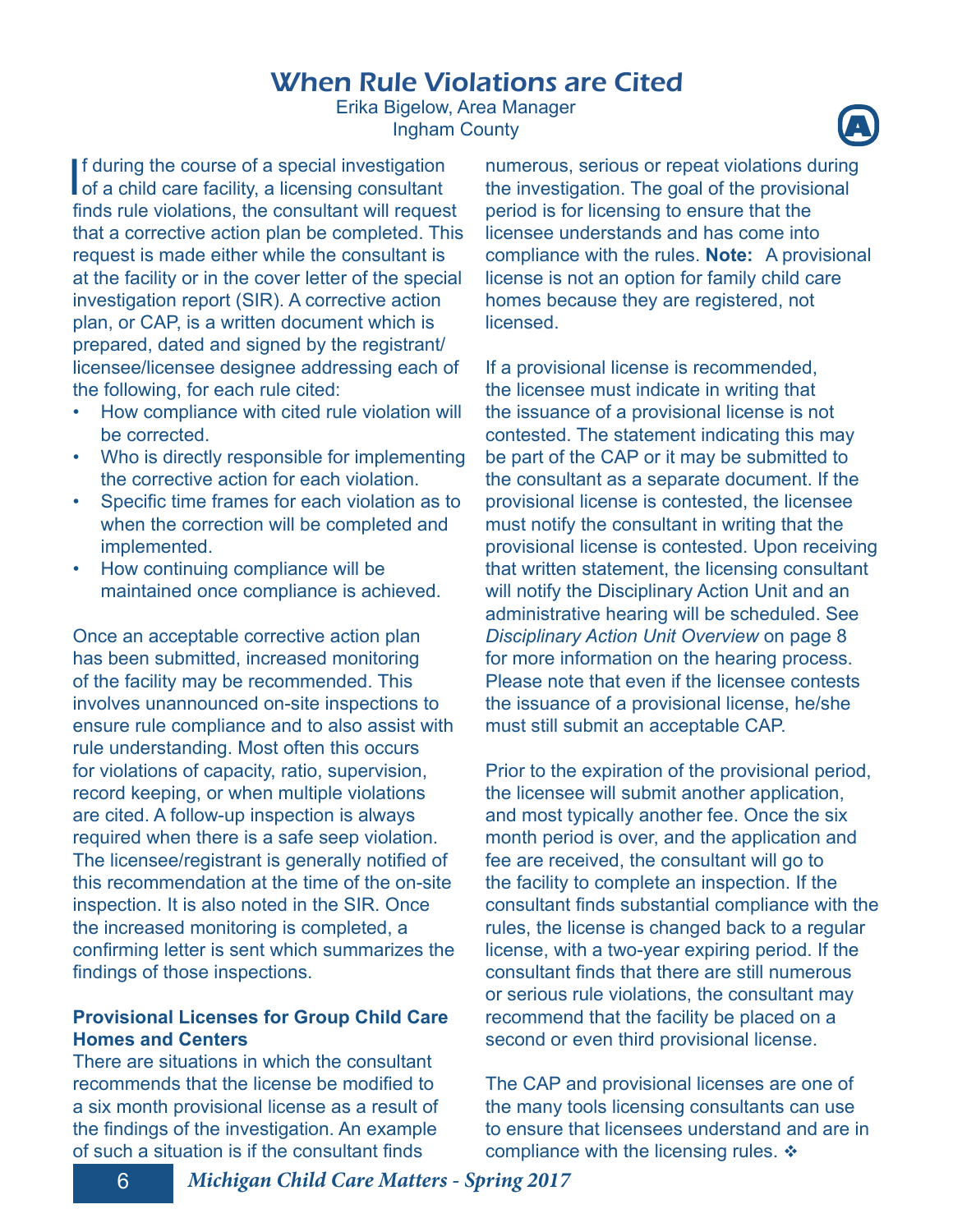### Disciplinary Action Overview

Jackie Sharkey, Area Manager **Oakland County** 



 $\prod_{\alpha\in\mathcal{A}}$ here are times during a special investigation or inspection when licensing determines that an adverse change to the certificate of registration or license status is warranted due to one or more violations of applicable licensing rules or the Child Care Organizations Act (116 PA 1973). When this happens, the licensing consultant recommends a change in the status on either the special investigation report or the licensing study report. The recommendation may be a provisional license  $(1^{st}, 2^{nd}, 3^{rd}, or 4^{th})$ ; group homes or centers only), refusal to renew, or revocation. In certain cases of imminent harm, a revocation or refusal to renew will accompany an immediate action to summarily suspend the license/registration as allowed under Administrative Procedures Act of 1969.

Similarly, an applicant becomes subject to a disciplinary action if licensing determines that the applicant, a member of their household (in the case of a proposed family/group home) and/or their proposed designee does not meet the minimum standards for registration or licensure. This is a recommendation to deny issuance of the license or certificate of registration.

The Disciplinary Action Unit (DAU) is a unit within the department that handles the cases with a recommendation of a denial of issuance or a change to the status of the certificate of registration or license. An analyst within the unit is assigned to each case and the analyst handles the process.

The DAU will be involved with all recommendations of disciplinary action except when there is a recommendation for a provisional license and the licensee does not appeal the recommendation with a request for an administrative hearing. If there is no appeal, the status of the license will be changed by the local licensing office.

**Note:** Governmental licensees must agree with any proposed disciplinary action. They are issued an approval under the Child Care Organizations Act (1973 PA 116) and do not have a right to appeal.

The DAU must provide the registrant/licensee due process. Due process ensures the law is followed and protects the licensee's or registrant's rights. Due process has four steps. The steps are:

1. The DAU analyst drafts and sends a Notice of Intent (NOI) document, which is a notice of the action the department intends to take and a notice of facts and conduct which warrant the action. The NOI also outlines the rights and responsibilities related to the intended action.

The licensee or registrant must submit a written appeal of the NOI within the required time frame if in disagreement with the recommendation. If there is no appeal, the intended action will be taken by the department.

2. Accompanying the NOI is a Notice of Compliance Conference. *Exception:* An applicant who has been issued a NOI to deny issuance of a license or registration is not entitled to a compliance conference. Also, if there is a recommendation of summary suspension along with a refusal to renew or revocation, the licensee or registrant is not entitled to a compliance conference.

If the licensee or registrant objects to the violations and submits a timely objection to the intended action, the analyst conducts a compliance conference at which the licensee or registrant is given the opportunity to show compliance with the law and the licensing rules. The compliance conference may be held through a conference call or in person. The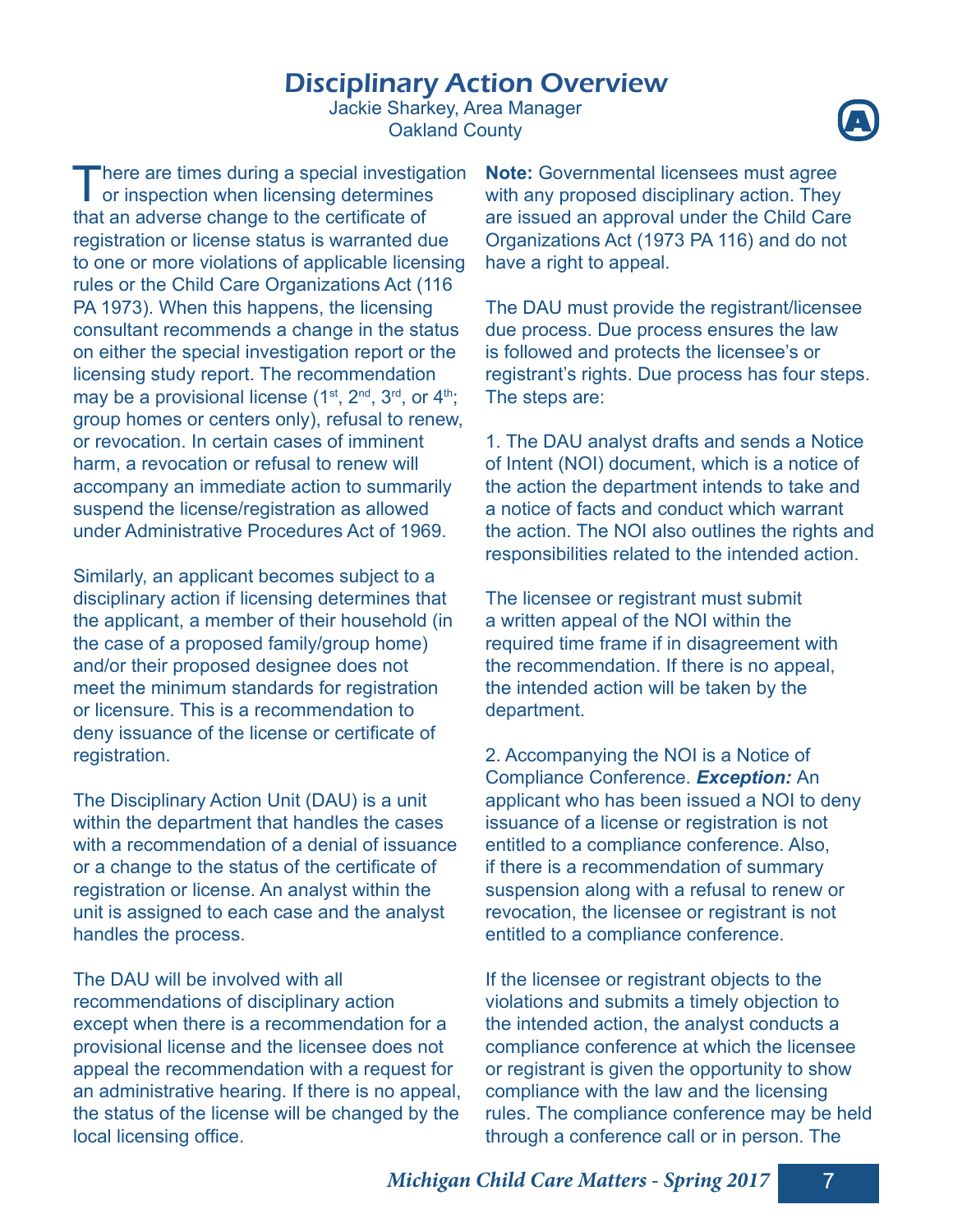parties who are involved with a compliance conference are the registrant or licensee, the DAU analyst and the licensing consultant. The area manager may also participate, but is not required. The licensee or registrant may also have an attorney present. **Note:** If the licensee or registrant is not in disagreement with the violations, but is only in disagreement with the recommendation of the status change, a compliance conference can be waived, and a request to go directly to an administrative hearing can be made.

The compliance conference could result in an agreement between the parties to resolve the matter without a hearing. The agreement may result in licensing's intended action, a different licensing action allowed by the statutes or no change in the license or registration status.

3. If no agreement is reached at the compliance conference, a hearing will be scheduled. The DAU files the NOI and a Request for Hearing with the Michigan Administrative Hearings System.

4. A Bureau of Hearings administrative law judge conducts a hearing or otherwise disposes of the case by agreement of the parties.

Once the first step of the DAU process is initiated by the department, the next steps will be initiated by the licensee or registrant by appealing the NOI and then requesting an administrative hearing; both must be in writing. Once the case is with the DAU, the licensee or registrant will be provided with the name and phone number of the analyst assigned. The assigned analyst will be available to answer any and all questions throughout the process.  $\cdot\cdot\cdot$ 

Licensing has developed tests based on the content of this newsletter. You can receive up to one clock hour of annual training for reading three newsletters and passing the associated tests each calendar year. Each article will include a symbol in the title of the article to identify the content as appropriate for center child care providers, home child care providers or all child care providers. For more information on how to access these tests, go to www.michigan.gov/mccmatters.



Article is appropriate for **all** child care providers.



Article is appropriate for **center** child care providers.



Article is appropriate for **home** child care providers.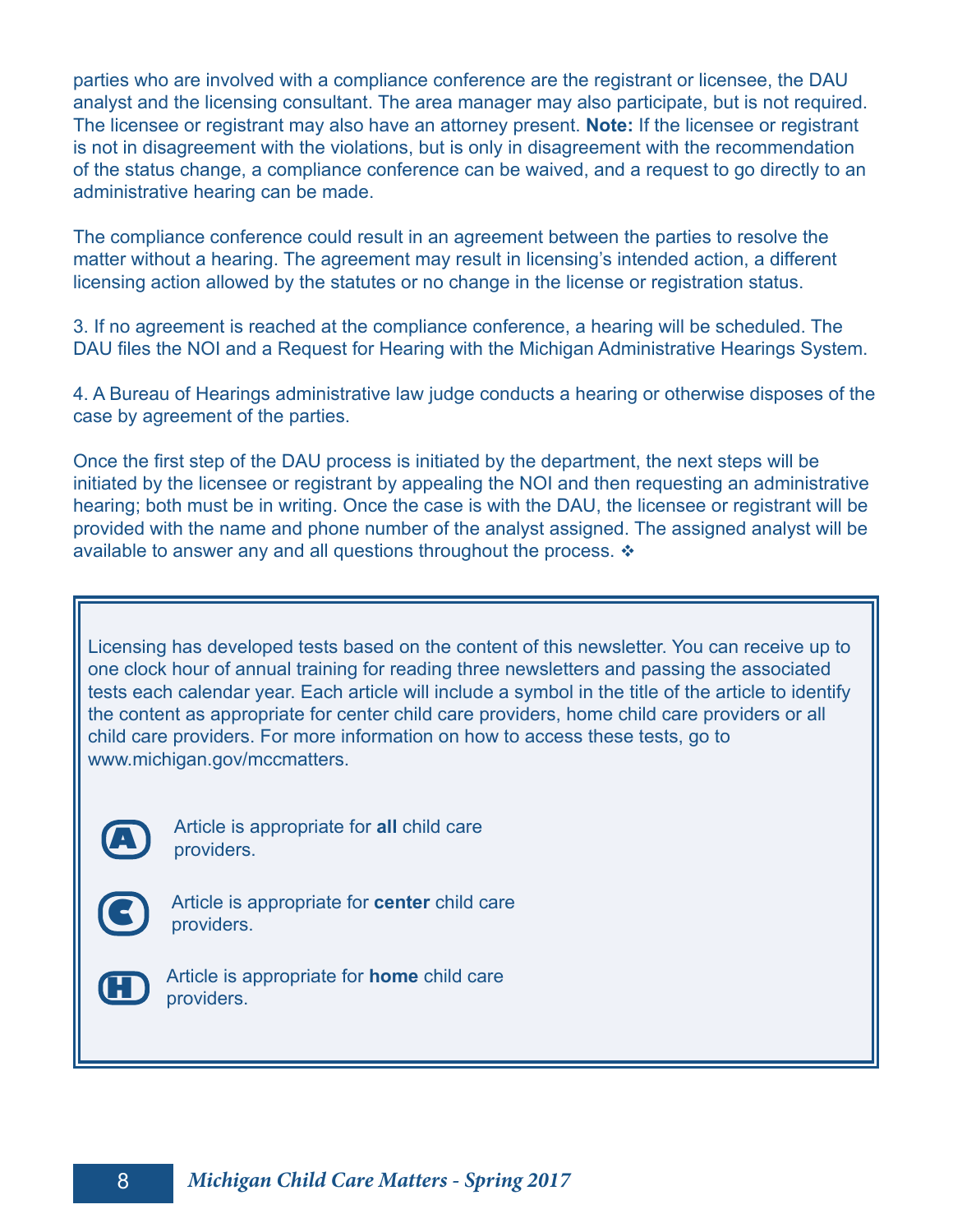### A Consultant's Perspective on Special Investigations

Cynthia Jalynski, Licensing Consultant **Oakland County** 



**M** ost providers have a heartfelt commitment<br>to provide excellent care to children and to provide excellent care to children and work hard to achieve it. Understandably, when a licensing consultant shows up and says, "I'm here to investigate a complaint," the first reaction is often one of anger, hurt or disbelief. Insight into the consultant's perspective of this event may make the experience a little less daunting and even help providers avoid actions that trigger or inflame investigations.

### **The Process**

Sometimes when consultants walk through the door, people say, "I was expecting you," then explain how they had recently fired an employee or let a family go because of lack of payment and know who complained. We cannot reveal the complainant's identity and we understand that his or her motives are not always noble or entirely truthful. It's fine to share your perspective on what has led up to the complaint. However, if there is at least one allegation regarding a violation of the rules or act, we need to investigate it.

We are required to come unannounced and complete a thorough investigation no matter how small the concern may seem. We gather information from a variety of sources and weigh it to determine whether the allegation is substantiated—or true, when examined within the context of a specific rule. Even when rule violations are substantiated, it doesn't mean that everything the complainant said is true, only that the information gathered points to a rule violation.

Unlike criminal cases where the offense must be proven beyond a reasonable doubt, our burden of proof is a preponderance of evidence. A preponderance of evidence is found when the evidence of a rule or act violation is of greater weight or more convincing than the evidence offered that a rule or act violation didn't occur. If two people say something happened and one person says it did not, then there is sufficient evidence to substantiate a violation.

Depending on the nature of the complaint, we may review records, spend time doing observations, and interview staff and parents. Sometimes it may seem like overkill, but we need to take all complaints seriously. Our reports are sometimes later used at court hearings and we need to have the facts to back our findings and recommendations. Small concerns sometimes uncover larger ones. Finally, a thorough investigation increases the odds that complainants will be satisfied that someone has made a diligent effort to address their concern and less likely to file additional complaints with the hope of obtaining a different outcome.

There are several ways in which successful providers respond to complaint investigations. They answer questions honestly with the attitude that, whatever the outcome, they will learn and improve from the experience. When an allegation is true, consultants appreciate walking through the door and hearing a provider admit to the problem and explain what has been done to address it and prevent it from recurring. It means we interview fewer people, often forego interviewing parents, and wrap up the investigation in a single visit.

On the other hand, we sometimes walk into a facility and the provider claims to have no or limited knowledge of a serious concern or despite evidence of a problem, they have done nothing to address the problem. Another cause for a consultant's concern comes when providers do not promptly allow us to enter the building, interview staff or have access to pertinent records. In these cases, it is easy to begin to fear the provider has something to hide. Worse yet is when the reports from those interviewed do not add up or contradict one

**Michigan Child Care Matters - Spring 2017** 9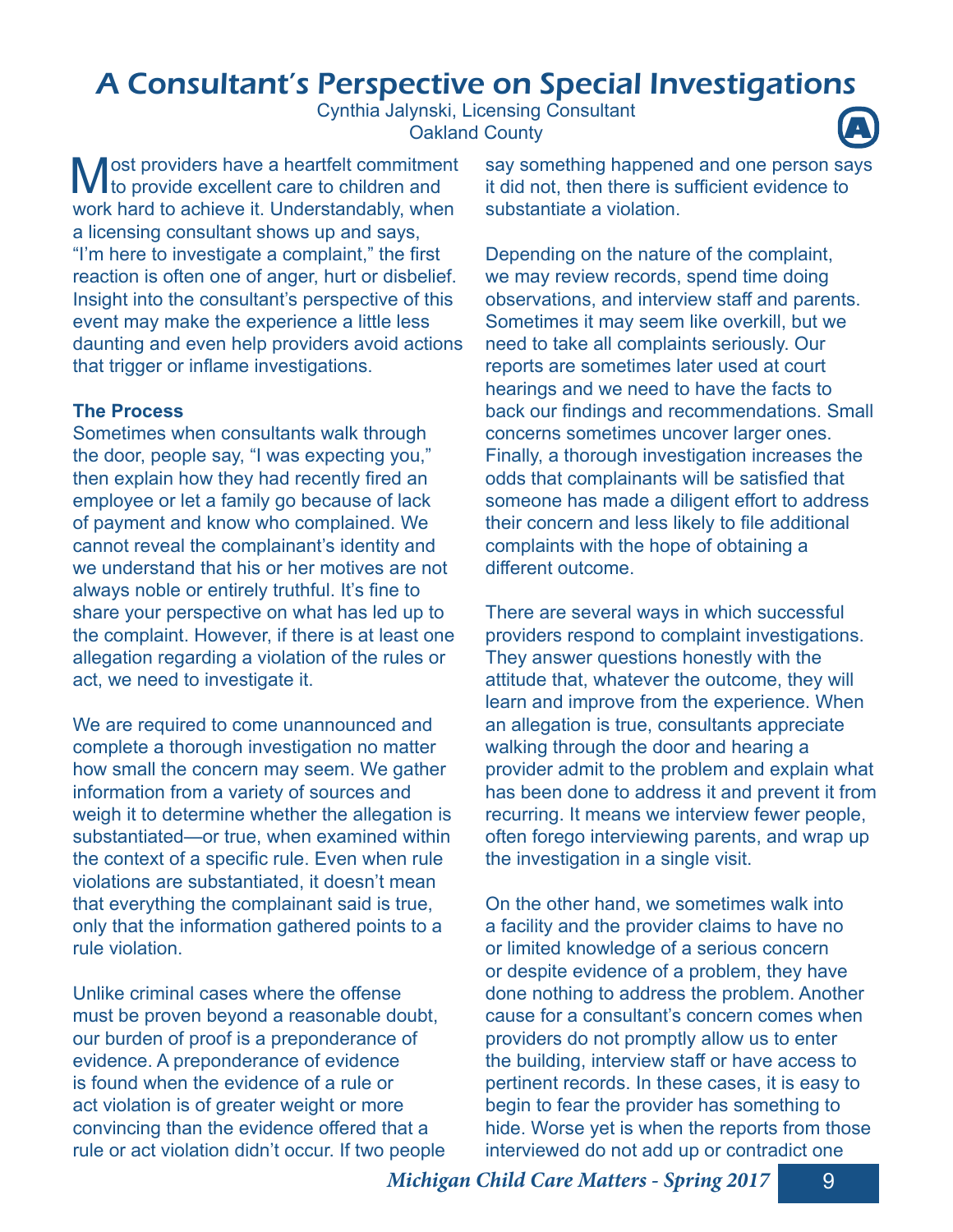another. In cases like these, we often need to interview many people, make multiple visits, and even bring in other agencies. We need to know we have done everything in our power to protect children in an uncertain situation. It will require a longer report with conflicting stories that leaves readers feeling apprehensive about the home or center, at best.

Providers do themselves and others a disservice by being dishonest or failing to admit to known problems. Understandably, this type of response may stem from a need to protect the reputation of the business or fear that parents might remove children from care. In our experience, even under the worst circumstances—such as an allegation of a caregiver hitting a child—the damage is often minimal and the involved child frequently remains in care when the provider is honest with the parents and with us and promptly takes appropriate action to ensure children are safe and to prevent the situation from happening again.

#### **Prevention**

Anyone can file a complaint for any reason, but there are ways to reduce this likelihood. Appreciate the importance of managing all concerns and conflict as responsibly and professionally as possible, not just the ones specifically related to licensing rules. When interviewing the complainant, it is often clear that the real reason for the call is something more personal. Money disagreements are a common trigger. Well-written and clearly communicated policies related to things like sick days, snow days and fees, go a long way to avoid potential conflict. Complainants who do not feel they are able to get a fair response from the provider, may turn to us for answers or as a means of retaliation.

### **A Known Presence**

Depending on the child care setting and hours of operation, providers and program directors may not be required to be on site from open to close. Still, being present and available to address parent and child concerns is required

at centers and may prevent problems from escalating in homes as well. Whenever possible, it is a good idea to be present during drop-off and pick-up times—or at least one or the other, for the opportunity to interact with parents. Parents like to see familiar faces, know who is looking after their children, and be assured that someone is always in charge.

#### **The Value of Empathy and Honesty**

When parents call us to report a serious accident that occurred or problem encountered, the anger, hurt and disappointment they express stems more from the way the provider handled the situation rather than the negative event itself. Parents say things like, "They didn't even call to see how Johnny was doing" or "No one would tell me what happened." They sometimes tell us the blame was shifted to the child or to them—he's always climbing on things or he's lying—or suggest the parent is overreacting. These responses are typically unhelpful. When there is a problem, parents want to be able to promptly reach someone who cares about what they have to say. They want their concerns to be validated and to know how the problem is going to be resolved and prevented from recurring. When these needs are not met, they may reach out to a licensing consultant.

In some ways, the answer is simple—do the right thing. Although licensing consultants investigate rule violations, complaints are often triggered by other basic human needs for empathy, security and reassurance of children's well-being. Taking the time to address staff and parent concerns with professionalism and sensitivity is a worthwhile investment. Nonetheless, despite your best efforts, complaints may still occur. Challenges are inevitable in every business. The question is how you will navigate through them. Use it as an opportunity to build positive relationships with parents and consultants and to find workable solutions that strengthen your business and your ability to provide quality care. ❖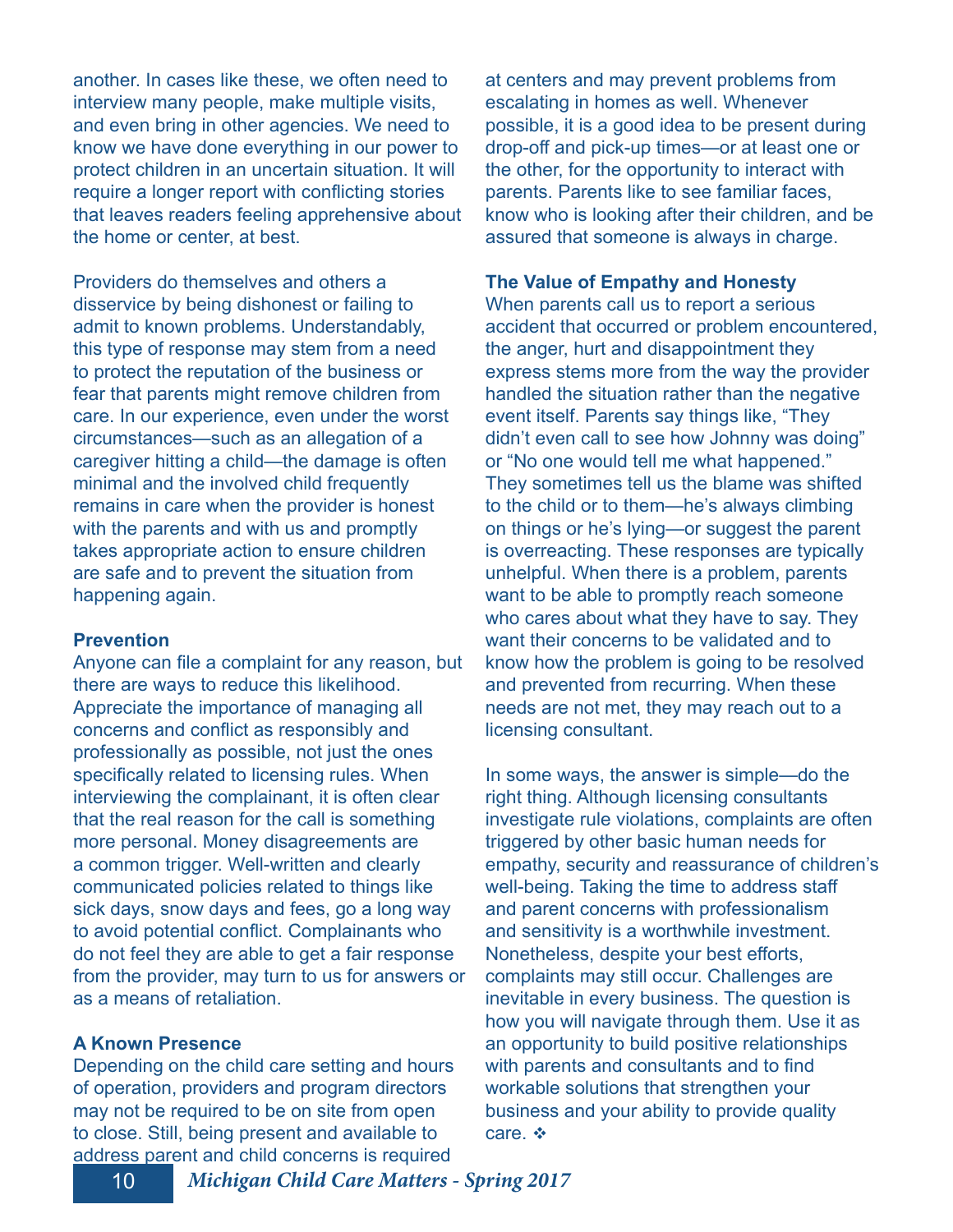### Child and Adult Care Food Program Administrative and Site Reviews

Stephanie Schenkel, MPA **Consultant, Child and Adult Care Food Program** 



Child Care providers who participate in the Child and Adult Care Food Program (CACFP) and required to maintain current and accurate records to comply with program requirements. hild Care providers who participate in the Child and Adult Care Food Program (CACFP) are Records must be maintained for three years plus the current fiscal year and be readily available.

The following is a list of common findings identified during administrative and site reviews:

### 1. Meal attendance forms with missing dates or including only the first name or nickname **of the child.**

*Requirement:* The month, day, year, and the specific meals and snacks served are a CACFP requirement for meal attendance. A child must be listed by first and last name.

*Best Practice:* For centers who utilize Income Eligibility Statements (IES) for Category A (free) and B (reduced) children, it is recommended that the child's name listed on the IES match the meal attendance record.

**2. Utilizing daily attendance to reconstruct meal attendance or meal attendance to reconstruct daily attendance.** Completing meal attendance at the beginning or end of the day based on center staff memory, on usual attendance patterns of a child, or at any time other than during meal service is not allowed. Meals claimed without valid Point of Service (POS) meal attendance cannot be claimed and are subject to downward claim amendments.

*Requirement:* Daily center attendance is required to support claimed meals and snacks. POS meal attendance is a CACFP requirement and must be completed while children are seated at the table and participating in a meal/snack service.

*Best Practices:* Visibly looking at the child to ensure they are present and mark an X on meal attendance accordingly. You may also call out the child's name for them to indicate if they are present and allow children the opportunity to practice name recognition. Leave the space blank if a child is absent or not participating in the meal service. Double check your meal attendance totals again during the meal service to verify your attendance total and to ensure that you have not left out a child that may have arrived in the middle of the meal service but is still participating in the meal.

**3. Meal count sheets that aren't completed properly.** Such as, meal count sheets contain partial and faded slash marks written in pencil or slash marks extending outside of the square causing the meal to be counted twice when totaling the column.

*Requirement:* Meal count sheets support claimed meals and snacks. *Best Practice:* Have a second employee double-check all meal count totals prior to submitting your claim. Use "x" instead of a check mark to ensure the correct square is marked.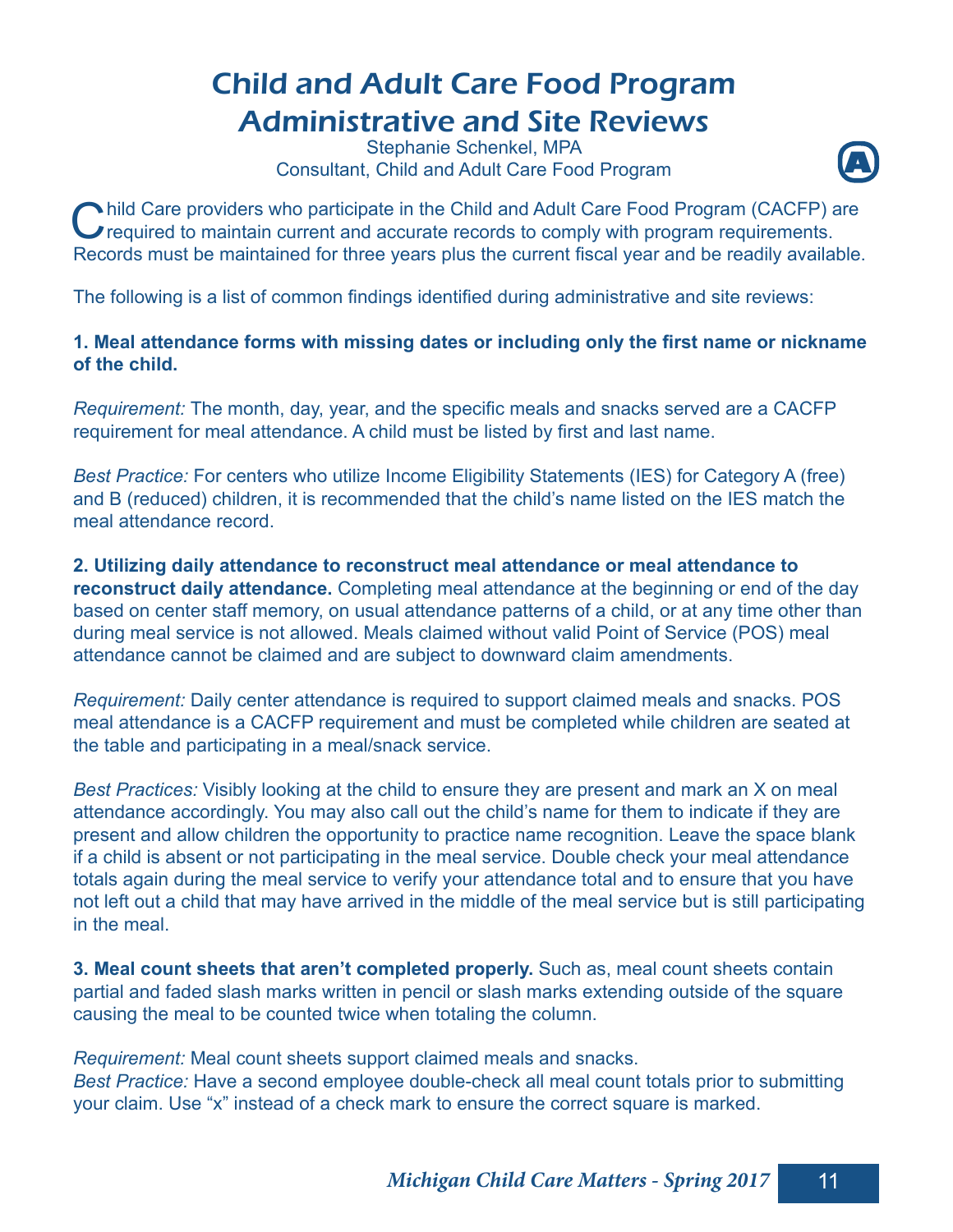**4. Insufficient documentation of milk purchases.** CACFP regulations require each participant's breakfast, lunch, or supper to include fluid cow's milk. For children, the breakfast meal pattern requires a serving of fluid milk be served as a beverage, poured on cereal or used in part for each. For lunch and supper, the serving of milk must be as a beverage. For children ages 3-5 years, the serving is 3/4 cup, but reviewers often find staff are pouring less than the required serving into cups to avoid spillage and waste. Staff should verify the amount they serve to be sure the correct amount is being served for the age group.

*Requirement:* Receipts and invoices are reviewed to determine if the amount of milk purchased is sufficient for the number of breakfasts, lunches, and suppers claimed for the review month. If the amount of milk purchased is less than the amount required, corrective action may include disallowing meals claimed, claim amendments and recoupment of reimbursement.

*Best Practices:* Train staff who are responsible for purchasing milk to turn in all receipts for documenting on the Record of Milk Purchases form. If your center receives donated milk or approved non-dairy beverages, record the type and amount of milk donated and keep donation records with your monthly claim records. If the parent receives WIC, he/she cannot donate milk to the facility. Costs related to your CACFP claim must be supported by receipts/billings each claim month. Receipts/billings must show the date, vendor name, each item, and its price. Summarize costs each month on the "Summary of Costs" form. This is an optional form, but is a great way to keep track of costs each claim month. Use this form to break down your purchases into food, nonfood and other costs. Entering each purchase or transaction on this form saves time at the end of the month when compiling claim information.

In addition, the "Record of Milk Purchases" worksheet is another optional form which documents milk purchases each month. It assists in determining how much milk to purchase based on the numbers of meals and snacks served to ensure meal pattern requirements are met. Keep a record of milk receipts/invoices by filling in the date the milk was purchased, the vendor name, and the number of gallons purchased/donated. Keep the completed worksheet with monthly cost documentation for record keeping. Both forms are located on the MDE CACFP website (www.michigan.gov/cacfp) under Forms & Instructions – Independent Centers and Sponsors of Centers.

#### **5. Non-compliance with fluid milk requirements.**

*Requirements:* Fluid milk served in CACFP to participants two years of age and older must be of the fat-free and low-fat (1/2% or 1%) options: milk, lactose reduced milk, lactose free milk, buttermilk, or acidified milk. Milk served must be pasteurized fluid milk that meets Michigan and local standards and may be flavored or unflavored. Whole milk and reduced-fat (2%) milk may not be served to participants over two years of age. Whole milk is required for children age one (between 12-23 months of age).

*Best Practice:* Reduce added sugars by serving only unflavored milk to children in care.

Information regarding these common findings is being provided to ensure common errors are avoided. Most importantly, these findings need to be prevented to receive full reimbursement, to ensure healthy meals and snacks are provided for children, and to avoid the serious deficiency process. The serious deficiency process may lead to termination and disqualification from the program. Please contact the CACFP at 517-373-7391 for additional assistance.  $\cdot$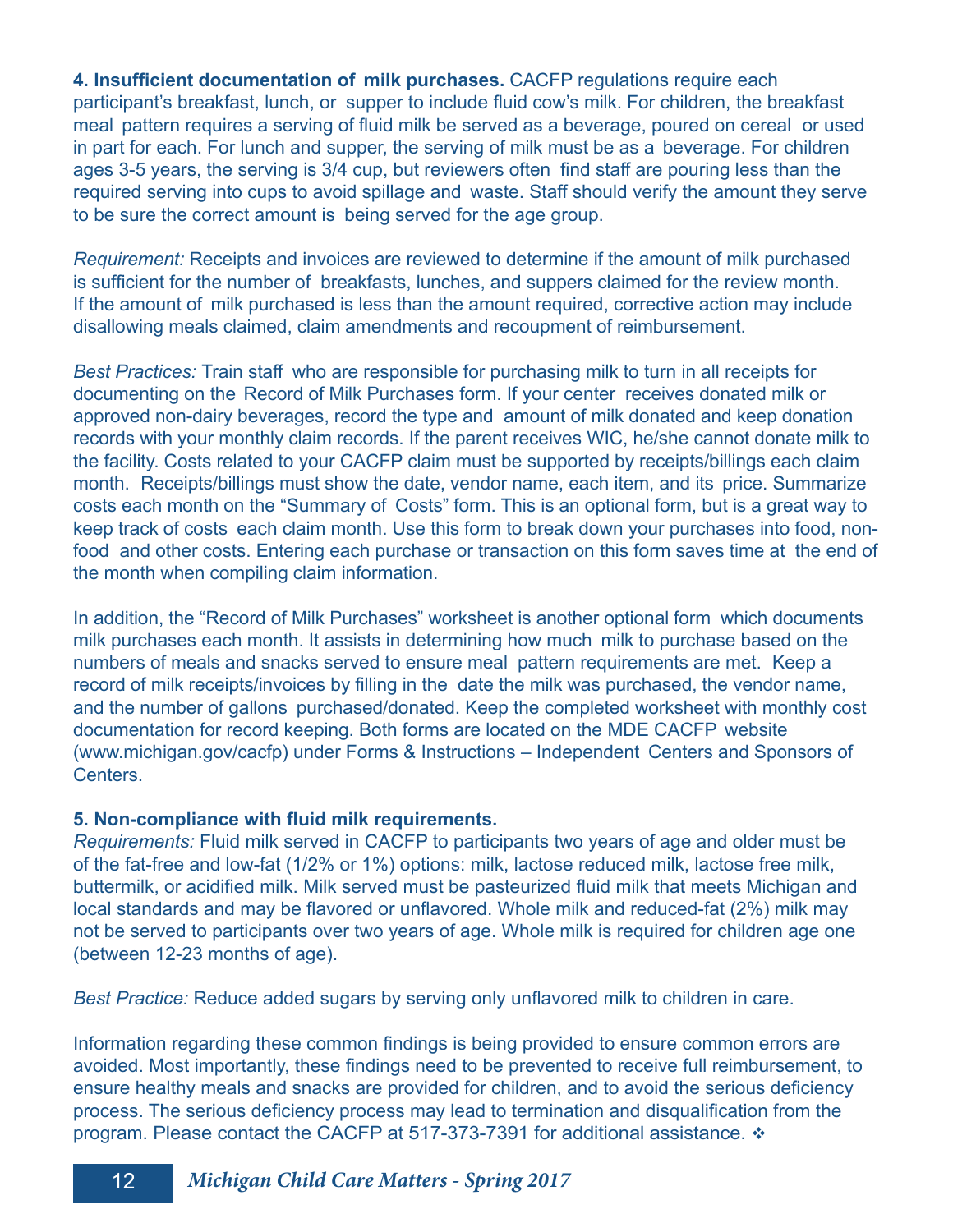### Changes to the Child Development and Care Time and Attendance Review Process

Evelyn Oliver, Central Reconciliation Unit **Michigan Department of Education** 



T he Child Development and Care (CDC) Time and Attendance review process has changed! In an effort to become more customer-friendly, yet continue to meet our program monitoring requirements, we have revised the CDC Time and Attendance review process. These changes took effect in January 2016. We hope you've noticed some of these changes. Just in case you haven't, they are explained below:

- Providers are randomly selected for Time & Attendance reviews.
- Parent records are only requested if verification of care hours provided by a specific provider is necessary.
- Only two pay periods are requested and reviewed for the initial review. If it is suspected that the provider intentionality overbilled, additional pay periods, up to one year, are requested.
- Providers will be asked to review training modules that should assist with reducing billing errors.

An unintentional or inadvertent error made by a CDC provider who reported incorrect information or failed to report information to the Michigan Department of Education (MDE) is considered a provider error. Provider errors will always trigger a Program Violation Notice (PVN). A PVN is a written notice from MDE detailing the program violation. Providers may receive multiple PVNs versus being disqualified for a suspected Intentional Program Violation.

Suspected Intentional Program Violations go through a thorough review process conducted by MDE's Intentionality Review Team. The purpose of the review is to determine if the action of the provider was intentional. If deemed intentional, a recommendation for disqualification is made and the provider

may be disqualified. If the action is deemed unintentional, the provider is sent a PVN.

It is considered a Provider Intentional Program Violation when the provider is:

- Billing for more hours than a child is actually in attendance.
- Maintaining Time & Attendance records that do not accurately capture the actual attendance of a child
- Billing in such a way that he/she is intentionally receiving higher payments than he/she is entitled to.

Examples of a Provider Intentional Program Violation include:

- Billing for children while they are in school.
- Billing for children who are no longer in care.
- Knowingly billing for children not in care or more hours than children were in care.
- Maintaining records that do not accurately reflect the time children were in care.
- Failing to respond to two or more requests for Time & Attendance records.

It is important that all child care providers who receive the CDC subsidy take the following actions:

- Review the CDC Handbook; it is generally updated quarterly and is available online at www.michigan.gov/childcare.
- Comply with all CDC program guidelines.
- Respond to all Central Reconciliation Unit requests for information.

Call 1-866-990-3227 if you have questions or billing issues. We are here to assist you!  $\triangle$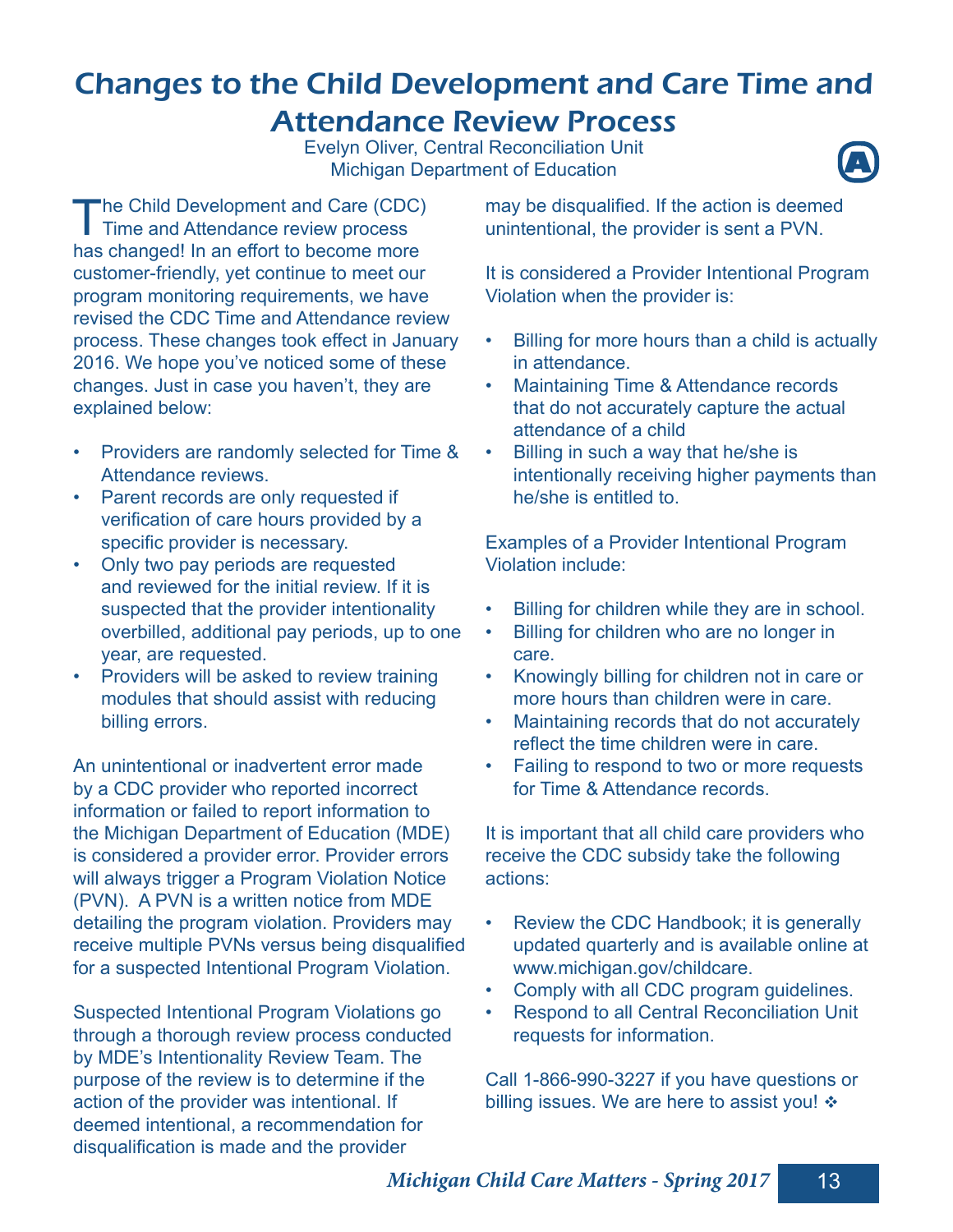#### **Child Development and Care Program**

If you provide care for a child receiving child care assistance from the State, use these resources to help you through the billing and payment process.

#### *Central Reconciliation Unit (CRU)* – 866-990-3227, option 2

- Help all providers resolve PIN issues for billing.
- Help all providers with billing questions and payment issues.
- Conduct time and attendance reviews.
- Help with the use of the I Billing system.
- Assist with returned warrants.
- Resolve issues with FEIN/SSN and other changes for licensed/registered providers.
- Occasionally act as a liaison to the local DHHS office to help get questions answered about eligibility/authorization issues.

**Provider Enrollment Unit (PEU)** – 866-990-3227, option 5 for criminal history reviews for all provider types

• Do monthly match review of criminal histories associated with all registered/licensed providers receiving subsidy.

#### **Changes to the Child Care Organizations Act**

On January 5, 2017 Governor Snyder signed into law changes to the Child Care Organizations Act, PA 116 of 1973. The changes amended Section 15 [MCL 722.125] and effect child care home providers only. These changes officially take effect on April 6, 2017. Please see the memo from the Child Care Licensing Division Director regarding these changes on www.michigan.gov/michildcare-ta > Letters from the Child Care Licensing Director > Child Care Homes - Memo Series 2017-01.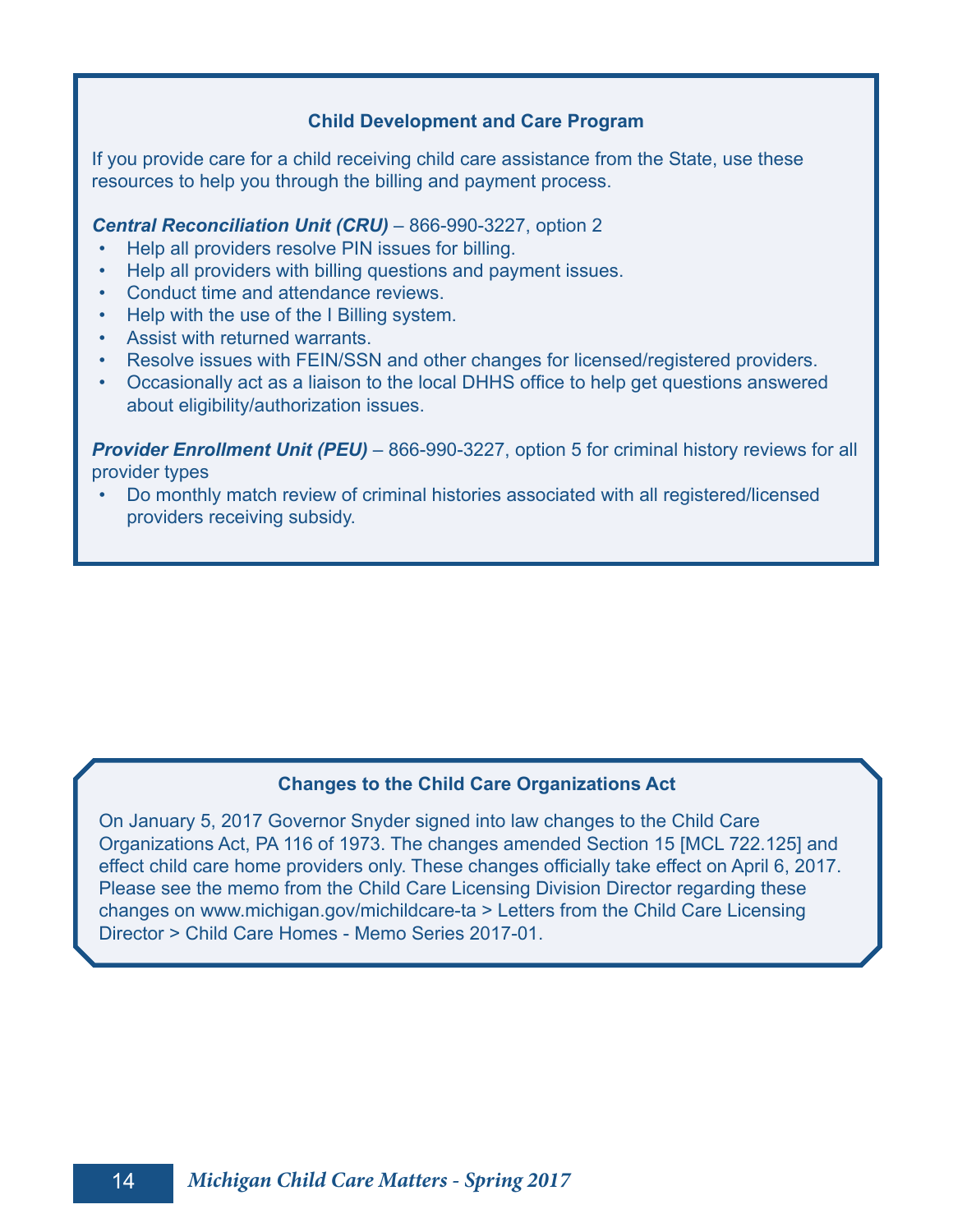### A Providers's Perspective on Special Investigations

Laura Stidham, Licensee Designee Community Day Care & Pre-school Center Inc. **Washtenaw County** 



Receiving notice from your licensing<br>
Reconsultant that your center is under eceiving notice from your licensing investigation is probably one of the hardest and most stressful experiences for a child care provider. However, from the perspective of someone who has been through it, the process itself can strengthen your relationship with your center, your staff and your families, and yes, even your licensing consultant.

The most important component to remember when facing an investigation is that you and your licensing consultant are on the same side. Your licensing consultant is there to support you, but most importantly they are there to make sure the children in your care are safe and to help you improve. Remember, you and your licensing consultant BOTH want what's best for children.

So what happens when there is an investigation? Your licensing consultant will complete an on-site inspection and interview you, your staff, and if applicable, parents of the children involved. I found it's important to have all staff involved document in writing what happened: what they saw, actions they took and how the incident occurred, and to do this as soon after the event as possible. Encourage staff to use as much exact language about what they said and what they heard as possible. Your licensing consultant may also conduct an observation of the program; making sure they understand exactly how your center operates.

After documentation and observations, you and your licensing consultant will meet. I know it can be stressful, but remember, this important meeting allows the licensing consultant to gain information, hear all perspectives and understand what happened. This is exactly how we as caregivers solve problems and

resolve issues with children. We listen to all sides, offer suggestions, and help resolve the problem. Through our experience, our licensing consultant made several suggestions and offered feedback that substantially strengthened our program. With our licensing consultant's support, we were able to train staff better, make strategic plans going forward, and ultimately created a better program for the children in our care.

As providers, we have difficult and challenging roles. Not everything that happens in your program is under your control. You rely on your staff to provide loving, supportive care and you offer training and support when needed. You constantly encourage your staff to improve and grow. This too is the role of your licensing consultant. They are there as support and to help create environments for children and caregivers that are healthy, strong and, most importantly, safe. Your consultant can be an effective and reliable partner in caring for the families we serve.  $\cdot$ 

#### **Renewal Inspections for Family Child Care Homes**

**Family Child Care Homes Only:** The Child Care Organizations Act (116 PA 1973) requires licensing to conduct on-site renewal inspections on at least 10% of the registered family child care homes in each county. Due to requirements of the Child Care and Development Act of 2014 (P.L. 113-186) that go into effect in 2017, beginning January 2017, licensing will conduct an on-site renewal inspection on 100% of family homes prior to renewing the registration.

If you have any questions, please contact your licensing consultant.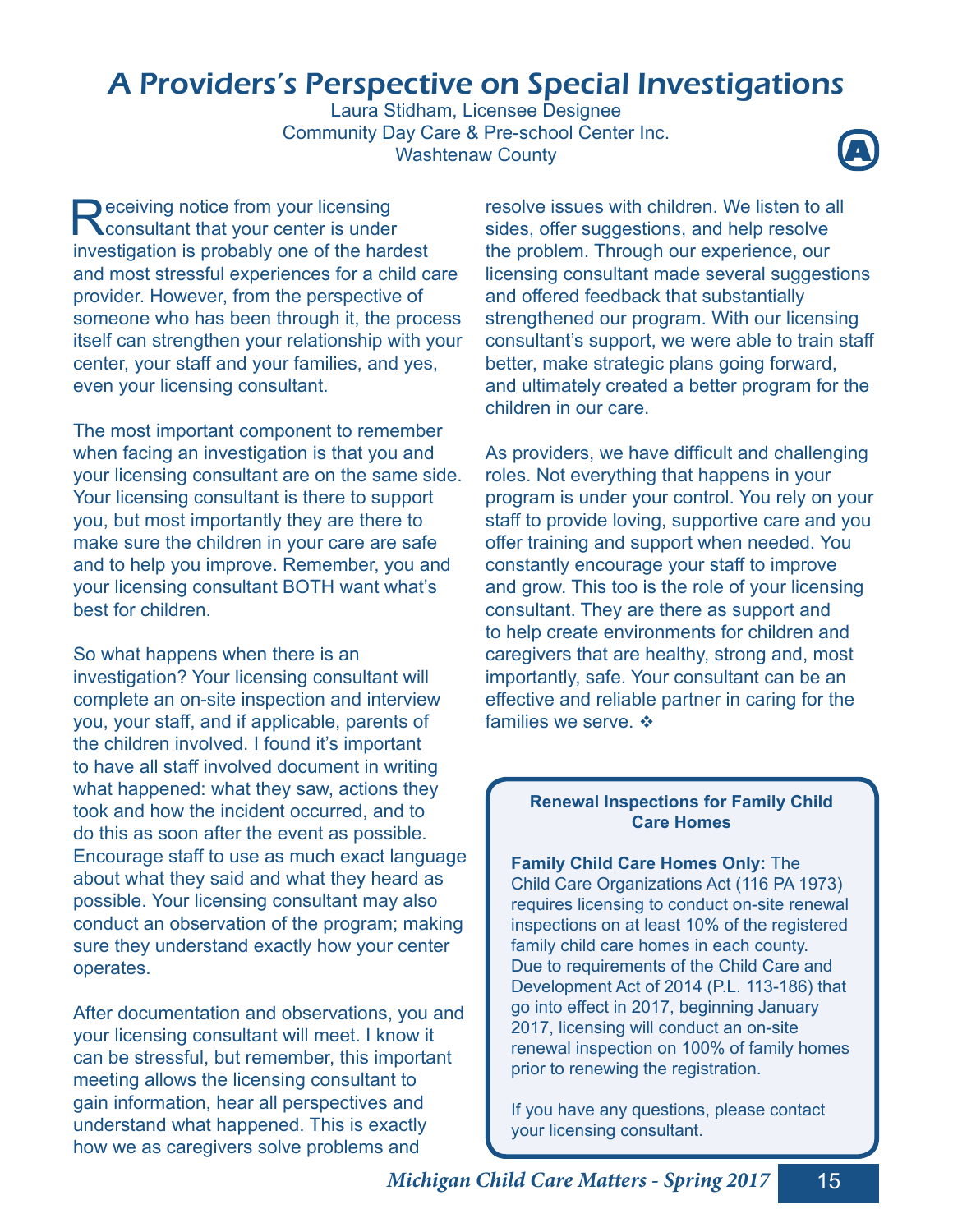### Injury, Accident, Illness, Death, and Fire Reporting

Thanh Biehl, Licensing Consultant **Livingston County** 



When an injury, accident, illness, death, or<br>
intervals at a child care home or center, licensing requires providers to make a verbal report to the department within 24 hours, and submit a written report within 72 hours. The information obtained allows the department to determine if an investigation is warranted based on the circumstances of the incident.

### **Child Care Centers**

Centers must report the following incidents:

1. A child is lost or left unsupervised. Some examples of when a child is considered lost or unsupervised are:

- When returning from a field trip and it is discovered that a child is missing.
- When the child leaves the building unnoticed.
- When a child is found unattended separate from his or her group.
- When a child is left outside or on the bus.

2. An incident involving an allegation of inappropriate contact. Some examples of an incident involving an allegation of inappropriate contact are:

- Alleged sexual contact between children or a child and a staff member or volunteer.
- Physical discipline of a child by a staff member or volunteer.
- 3. The death of a child in care.

4. A fire on the premises that requires the use of fire suppression equipment or results in loss of life or property.

5. The center is evacuated for any reason. The center does not have to report when the center is evacuated for a routinely scheduled drill, such as a fire drill.

6. If a child received medical treatment or was hospitalized for an injury, accident, or medical condition that occurred while the child was in care. A medical condition that occurs while the child is in care does not include common illnesses, such as strep throat, ear infections, colds, or the flu. Examples of medical conditions that occur while the child is in care and for which the child later receives medical treatment or is hospitalized include, but are not limited to:

- **Seizures**
- A serious allergic reaction.
- Treatment for an injury that occurred at the center. This must be reported, even if the injury occurred several days prior to the child receiving treatment.

#### **Child Care Homes**

The caregiver must report a serious injury, accident, illness, or medical condition of a child, occurring while a child is in care, which results in emergency medical treatment or hospitalization at a health facility, or which results in a death. Any injury that occurs at the child care home that later receives emergency medical treatment must be reported. Any medical care received as a result of an accident or injury is considered emergency medical care.

Any fire that occurs in the child care home that results in the loss of property or personal injury, including fires that occur during nonchild care hours, must also be reported to the department.

Child care centers and homes may call or leave a voice message to their licensing consultant with the details of the report, except for the death of a child. In the event of a child's death, the caregiver must speak to a representative of the department.